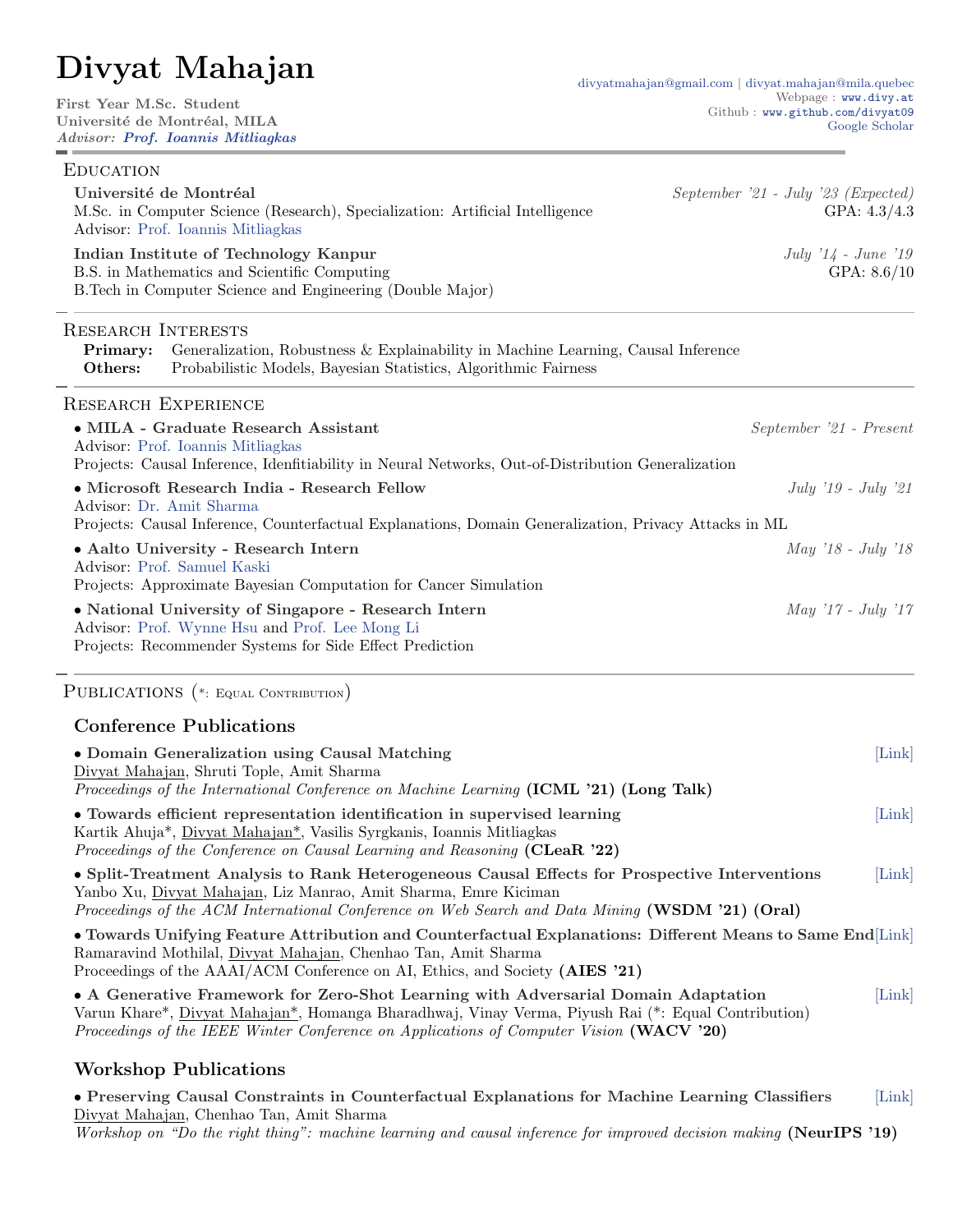#### **SOFTWARE**

• RobustDG - Microsoft [\[Github\]](https://github.com/microsoft/robustdg) [\[Commit History\]](https://github.com/microsoft/robustdg/commits/master?author=divyat09) Core developer for Microsoft's open-source framework for building robust ML models that generalize to unseen domains

• DiCE - InterpretML [\[Github\]](https://github.com/interpretml/DiCE) [\[Commit History\]](https://github.com/interpretml/DiCE/commits/master?author=divyat09) Collaborating on the InterpretML's open-source framework to support feasible counterfactual explanation approaches

## Academic Service

- Reviewer: ICML 2022, NeurIPS 2021, IEEE SMDS 2021
- Sub Reviewer: EMNLP 2021

## Awards & Achievements

- Publication selected for the Long Talk (top 3% submissions) at ICML 2021
- Received the Academic Excellence Award, IIT Kanpur for the academic session 2017-2018
- Received the NeurIPS 2019 travel award to attend the conference
- Received the UdeM Exemption Grant for graduate tuition fee reduction
- Received Certificate of Achievement for Rank 33 in ACM ICPC 2017 Asia Gwalior Online Programming Round
- Secured All India Rank 1940 in JEE-Advanced 2014 out of 150,000 students with percentile 98.71

## Relevant Coursework (\*: Received Best Grade)

| <b>Machine Learning</b> | Machine Learning Techniques*, Representation Learning*, Computer Vision*<br>Probabilistic Machine Learning*, Probabilistic Graphical Models*                                                        |
|-------------------------|-----------------------------------------------------------------------------------------------------------------------------------------------------------------------------------------------------|
| <b>Statistics</b>       | Probability and Statistics*, Applied Stochastic Process, Statistical Inference<br>Calculus <sup>*</sup> , Linear Algebra & Differential Equations <sup>*</sup> , Numerical Computation <sup>*</sup> |
| <b>Mathematics</b>      | Real Analysis, Complex Analysis, Abstract Algebra, Topology <sup>*</sup>                                                                                                                            |
| Algorithms & Theory     | Data Structures and Algorithms, Advanced Algorithms, Quantum Computing                                                                                                                              |

## Technical Skills

Programming Languages Python, C/C++, Bash Software and Utilities Git, Slurm, Docker, LATEX, PyTorch, TensorFlow, Sklearn, ELFI, DoWhy

## Extracurricular Activities

- (2020) Managed the Machine Learning Reading Group at Microsoft Research India
- (2018) Project Mentor for the course Machine Learning Techniques (CS771A) offered by Prof. Piyush Rai at IIT Kanpur
- (2018) Mentored 5 students for a project on Recommender Systems under Association of Computing Activities, IITK
- (2017) Managed a team of 5 members to publish newsletter Alpha under Statmatics, mathematics society of IITK
- (2016) Volunteered in Blood Connect, NGO working to provide a solution for the shortage of blood in India
- (2015) Worked in National Service Scheme at IIT Kanpur to provide better education to underpriviledged children

#### **REFERENCES**

- $\bullet$  [Prof. Ioannis Mitliagkas,](http://mitliagkas.github.io/) Assistant Professor, University of Montréal
- [Dr. Amit Sharma,](http://www.amitsharma.in/) Senior Researcher, Microsoft Research India
- [Dr. Shruti Tople,](https://www.microsoft.com/en-us/research/people/shtople/) Senior Researcher, Microsoft Research Cambridge